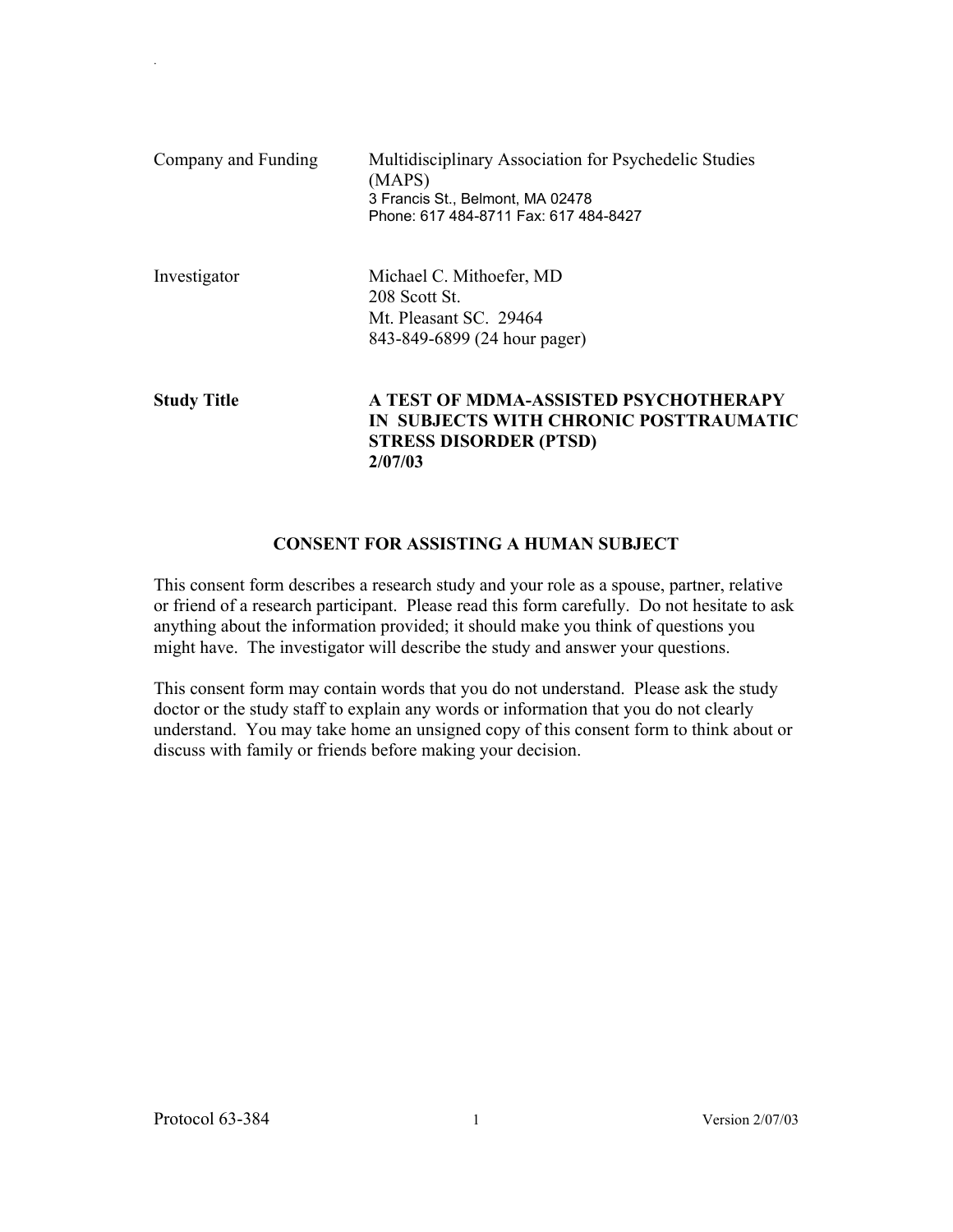### **INFORMATION ABOUT THE STUDY**

### **PURPOSE AND BACKGROUND**

This small and specific study is to learn if the drug MDMA is safe and helpful for subjects with PTSD given MDMA-assisted psychotherapy. The researchers plan to use the results of this study to design further studies

MDMA is a controlled (illegal) drug and is sometimes known as "Ecstasy". MDMA is investigational, which means it has not been approved by the US Food and Drug Administration (FDA) for medical use, except within research studies.

MDMA has been used legally in research as well as illegally in uncontrolled environments (like nightclubs). Although there are lots of stories about Ecstasy and there is much known about it and its problems, there remains much that is unknown. There is some suggestion that MDMA might be helpful as an adjunct to psychotherapy in people with PTSD (posttraumatic stress disorder).

This study will compare use of MDMA (125 mg) with a placebo (0 mg – a "sugar pill").

Your spouse, partner, relative or friend is being asked to participate in this research study because he or she has been diagnosed with posttraumatic stress disorder (PTSD) and has not gotten better after having talk therapy (psychotherapy) and taking medication for PTSD. If he or she is in this study, your spouse, partner, relative or friend will need to be helped out during certain times in this study. If you agree to help out, you will be with your spouse, partner, relative or friend at the end of the session where they receive MDMA or placebo. You will help them get home and you will keep them company until 24 hours has passed since the time they took the MDMA or placebo.

.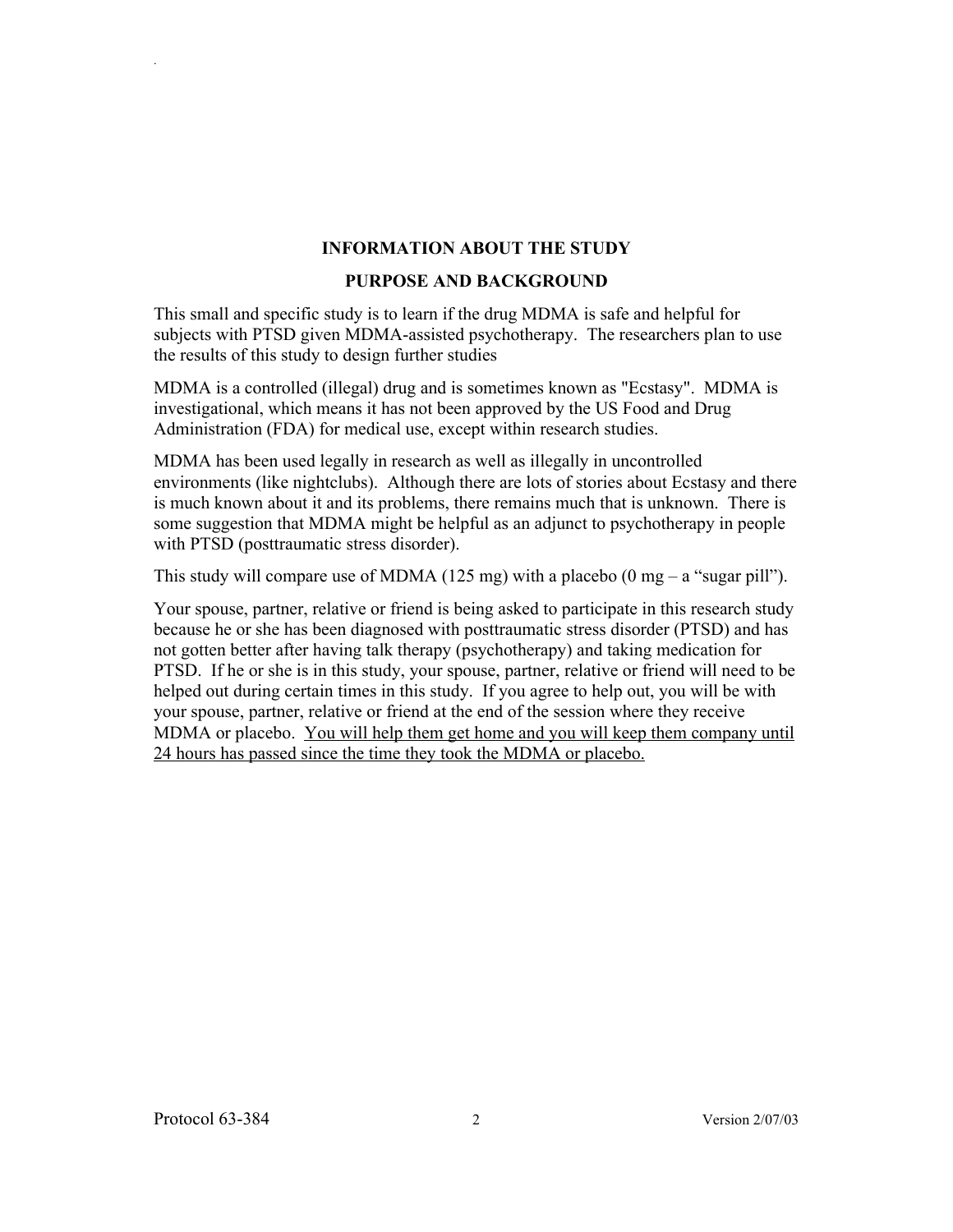# **Length:**

.

As a spouse, partner, relative or friend helping the person in this study, you will be asked to stay with the person in the study on two occasions, with these occasions happening three to five weeks apart.

# **CONDUCT**

If your spouse, partner, relative or friend is accepted into the study and he or she has asked you to be involved in the study, you will be asked to agree to the following:

1. Attend the last hour of session when the person in the study takes MDMA or placebo, and meet with the researchers running the study.

2. Give your spouse, partner, relative or friend taking part in the study a ride home after each time they have taken MDMA or placebo.

3. Be able to stay with your spouse, partner, relative or friend for at least 24 hours after they have taken MDMA or placebo.

4. Help your spouse, partner, relative or friend by making sure they are feeling alright, and calling the researcher running the study if there are any problems.

If you have problems doing any of these things, then please let us know and let the person taking part in this study know as well so that he or she can find someone who can do all the things listed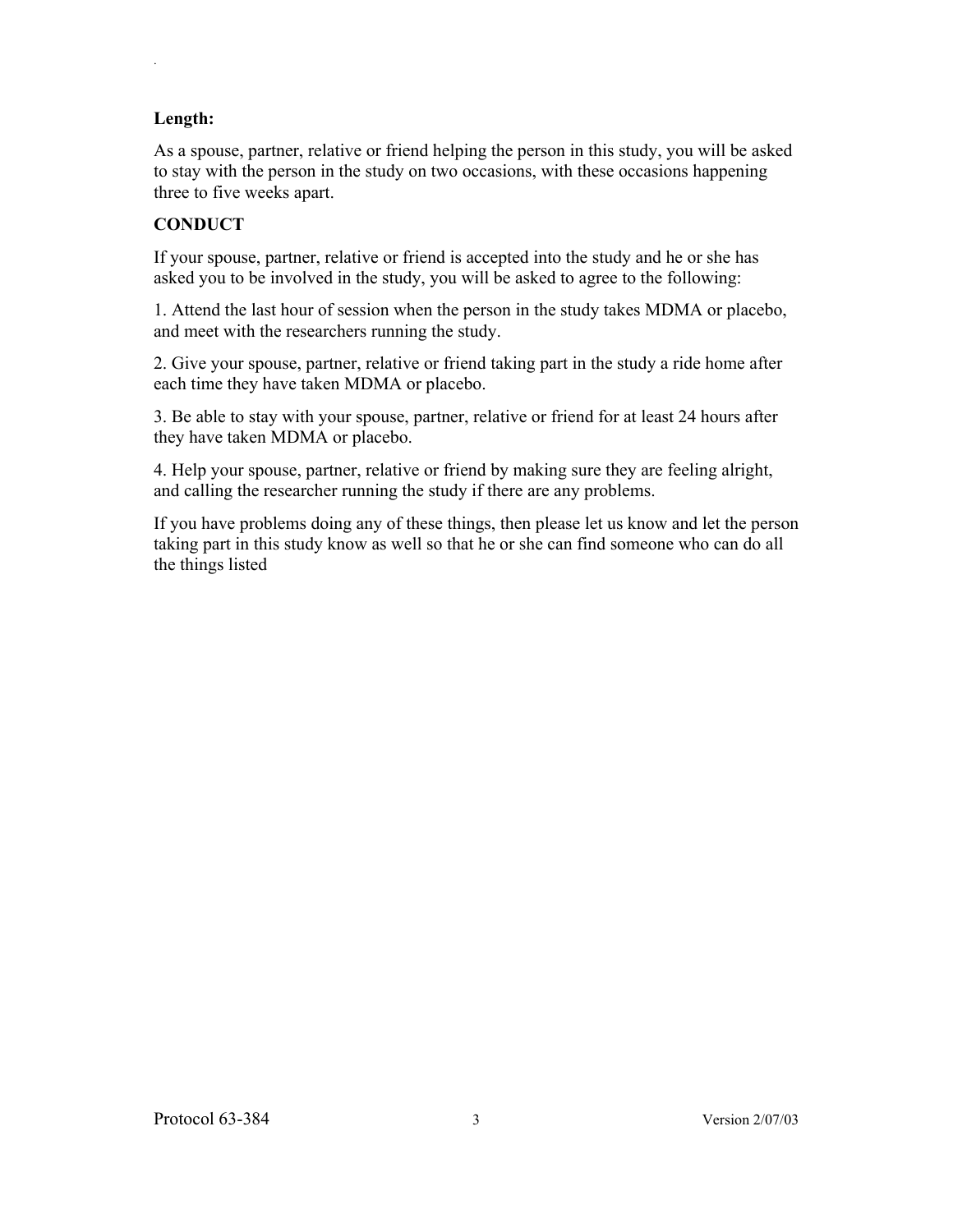#### **SELECTION OF DRUG – MDMA OR PLACEBO?**

.

Each subject will be randomly assigned (by chance, as if by flipping a coin) to get either MDMA or placebo. Your spouse/relative or friend will have 60% of receiving MDMA and a 40% chance of receiving placebo.

To minimize bias, neither the subject nor the study researchers know who is getting MDMA or placebo. However, this information is available if needed in an emergency.

### **YOUR ROLE IN THE EXPERIMENTAL SESSION:**

Before your spouse, partner, relative or friend will be in this study, you will meet with them and with the researchers to decide if you want to stay with the subject during the end of the session when he or she will be receiving MDMA or placebo. The subject has already found out that he or she is going to be in the study, and he or she will need to find one person who will stay with them and help them if they need help. All people helping out their spouse, partner, relative or friend will first agree to stay with and take care of the subject before the subject will be in the study.

There will be two MDMA/placebo sessions. The first will happen about three weeks after your spouse, partner, relative or friend has started the study, and the second session will happen three to five weeks after the first session.

During this session, the subject will be given either MDMA or placebo and have psychotherapy. This experimental session will begin at 9:00 AM and will end between 4:00 PM and 6:00 PM. You will arrive during the last hour of the MDMA or placebo session. You will meet with the researchers and the subject, and they will talk with you about your help in staying with the subject after the experimental sessions. You will be given a telephone number that will let you reach the researcher 24 hours a day, and you will learn to watch out for specific problems. You will also either provide the subject with a ride home or help him or her get a ride for both of you.

Once you and the subject have left the clinic, you will stay with him or her for at least 24 since your spouse, partner, relative or friend first took the MDMA or placebo. You and your spouse, partner, relative or friend can talk about specific times when he or she will want you to call the researchers. You and your spouse, partner, relative or friend can also arrange how you will stay with the subject for this period in time.

You will have a means to contact the study therapists, and you can contact them at any time. Dr. Mithoefer will be on call (reachable by telephone or pager) 24 hours a day throughout the research study, except on occasions when he is out of town. At those times another psychiatrist who knows about the study will be on call. Both you and the subject will have this telephone number. You can speak with the study researcher or other psychiatrist if both you and the subject have questions, or if you think then subject is very scared, upset or depressed and needs help right away. The subject may not be able to call the study researchers if he or she is having a very severe problem, and in this case you will call the study researchers at the same number given to the subject.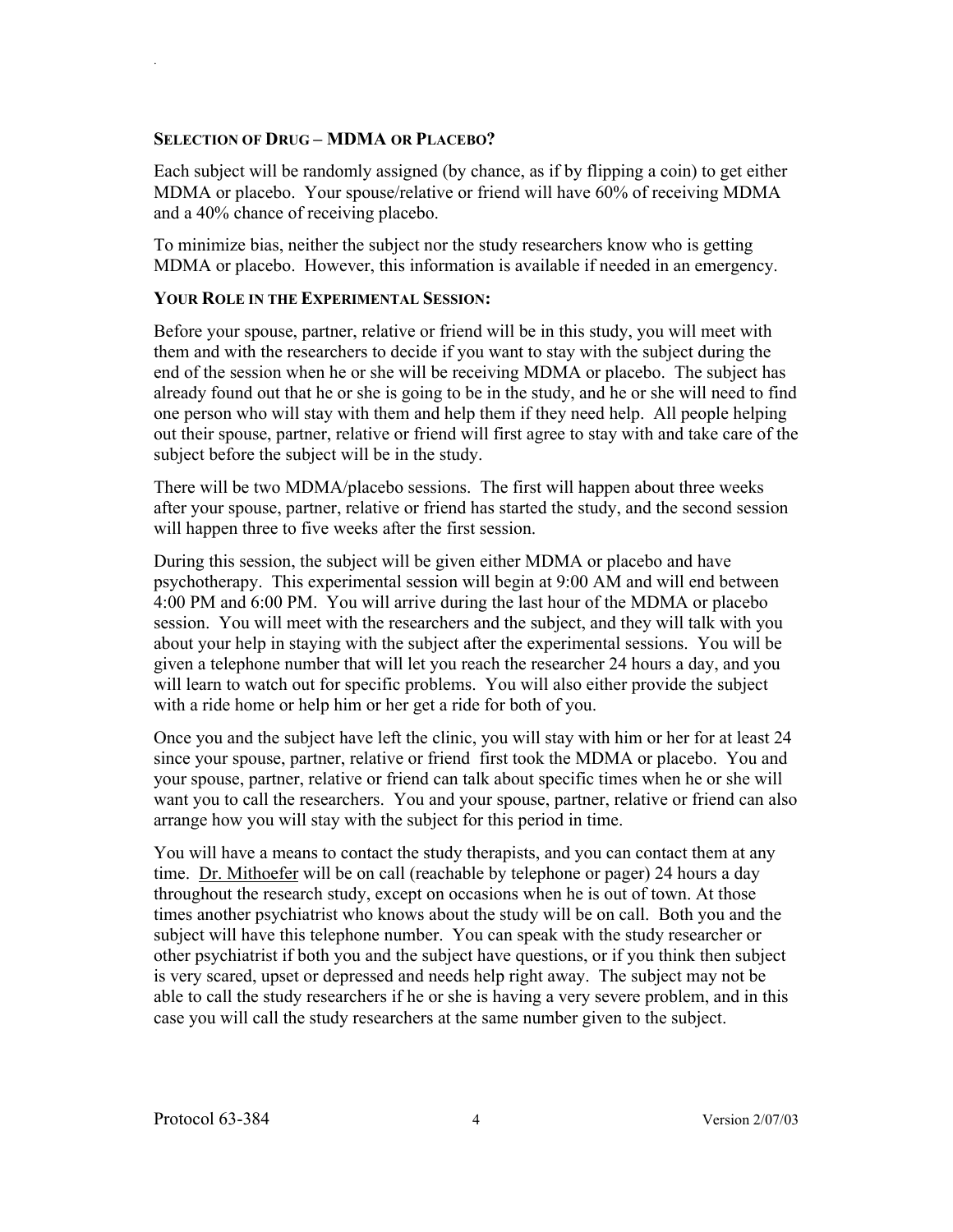Twenty four hours after the start of each MDMA or placebo session, you will no longer have to stay with your spouse, partner, relative or friend. You and your spouse, partner, relative or friend may decide that you will still remain with the subject for some time longer than 24 hours.

You will be asked to arrive at the end of each MDMA or placebo session, and you can ask the study researchers any questions you have each time you meet with them. You will be asked to stay with the subject for 24 hours after each session. However, if for any reason your spouse, partner, relative or friend is not going to have the second MDMA or placebo session, then your role in helping the subject and the researchers is complete. In all other cases, your role in helping your spouse, partner, relative or friend will be done 24 hours after the second, and final, MDMA or placebo session.

## **POSSIBLE RISKS OR DISCOMFORTS**

.

The following section describes risks of harm to you that might happen from helping the person who is in this study.

## **Risks of helping the subject after the MDMA or placebo session:**

After having the MDMA or placebo session, and despite staying with the study investigators, the subject might continue to feel very upset after the MDMA or placebo session. He or she may feel very frightened or angry, or she or he may feel very depressed and helpless. This may make you also feel frightened, angry, depressed or helpless because of your spouse, partner, relative or friend's feelings. You may also feel especially upset when you cannot make your spouse, partner, relative or friend feel better, less frightened or angry, or happier.

It may also be the case that the person who is in the study will want to talk about his or her experience with you. The things that he or she says while you stay with him or her may be very frightening, sad or upsetting. You may want to contact or speak with the study researchers about how you feel. They can give you information about how to deal with the subjects' feelings and can help you find ways to share these feelings with the subject without becoming overwhelmed by them.

# **Risks of dealing with an emergency after the MDMA or placebo session**

Some people may become very distressed after the MDMA or placebo session and may need to stay with the study researchers until they are less likely to hurt themselves or others. You may have to wait for them to feel better before you can go home with them. The study researchers will let you know when they think that your spouse, partner, relative or friend is ready to leave the clinic.

Your spouse, partner, relative or friend may seem alright at first and then become very upset, sad or frightened later. If they seem like they might hurt themselves or someone else, you should get help immediately and telephone the study researchers as well. Your spouse, partner, relative or friend may ask you to contact the study researchers for them.

.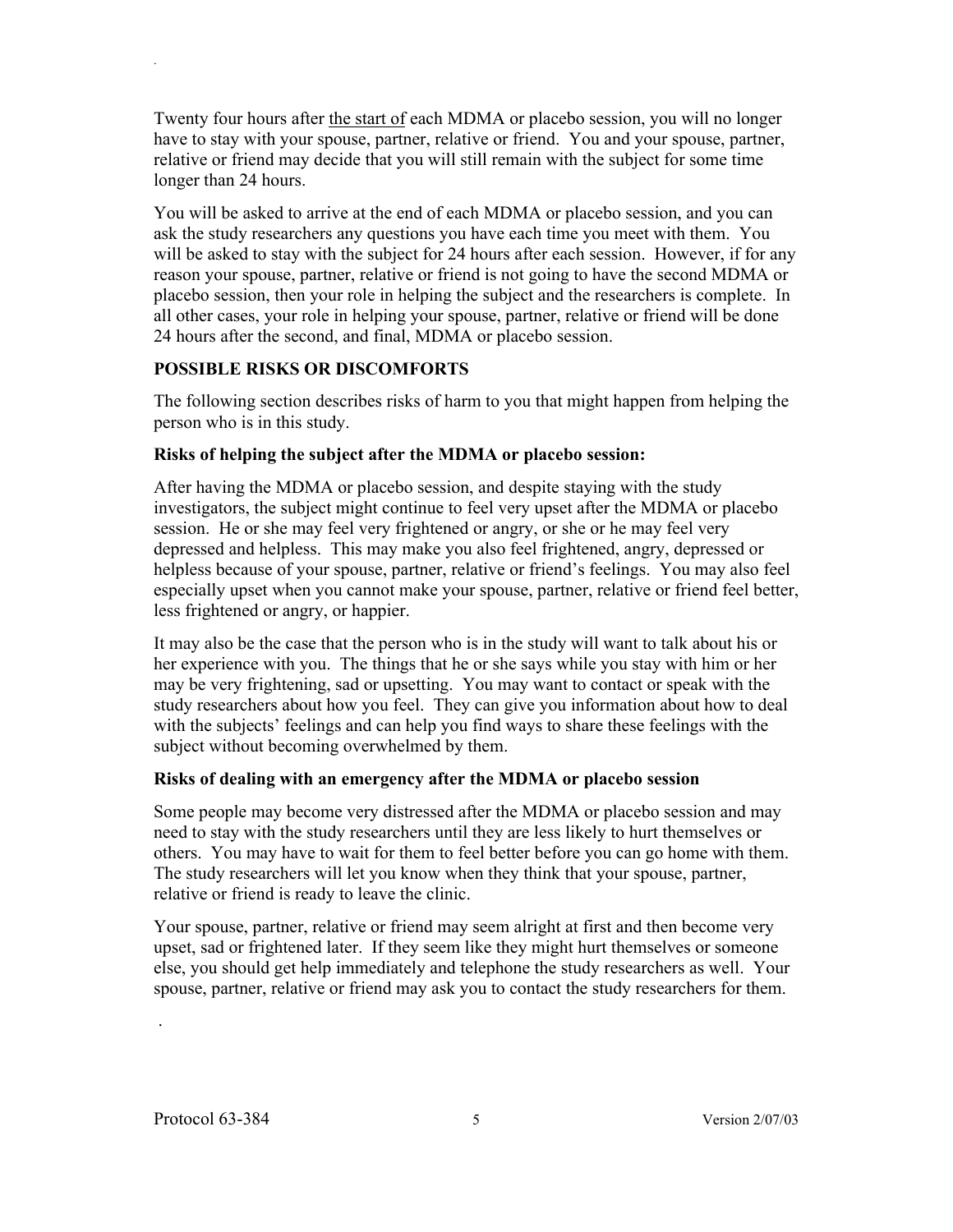### **POSSIBLE BENEFITS:**

Neither you nor the person in this study will benefit directly from participating in this study. You will be helping someone you care for through what might be some hard parts of the study. This study might help find ways of treating people with PTSD in the future.

# **FINANCIAL ISSUES:**

### **Costs:**

.

If you must pay for travel or parking when coming to stay with and help your spouse, partner, relative or friend, the study therapists will pay you back the costs of travel or parking.

## **Payment for Participation:**

You will not be paid any money for your role in helping out the subject in this study. Travel or parking costs will be paid for by the sponsor as needed.

## **Alternatives:**

The person taking part in the study can contact another person to help him or her out and stay with him or her after each MDMA or placebo session. The subject can also decide that he or she does not want to be part of this study.

## **Confidentiality**:

All information collected will be treated and handled as confidentially as possible. **Absolute confidentiality cannot be guaranteed**. Your role in helping out the subject will only be recorded on this consent form and in any contact information you provide to the study investigators. It will not be part of the study data.

When not in use, information will be stored in a locked office. While information about the subject may be shown to the researcher, the FDA or the sponsoring organization, your role in helping out the subject will probably not be viewed by anyone else.

All records in South Carolina are subject to subpoena by a court of law.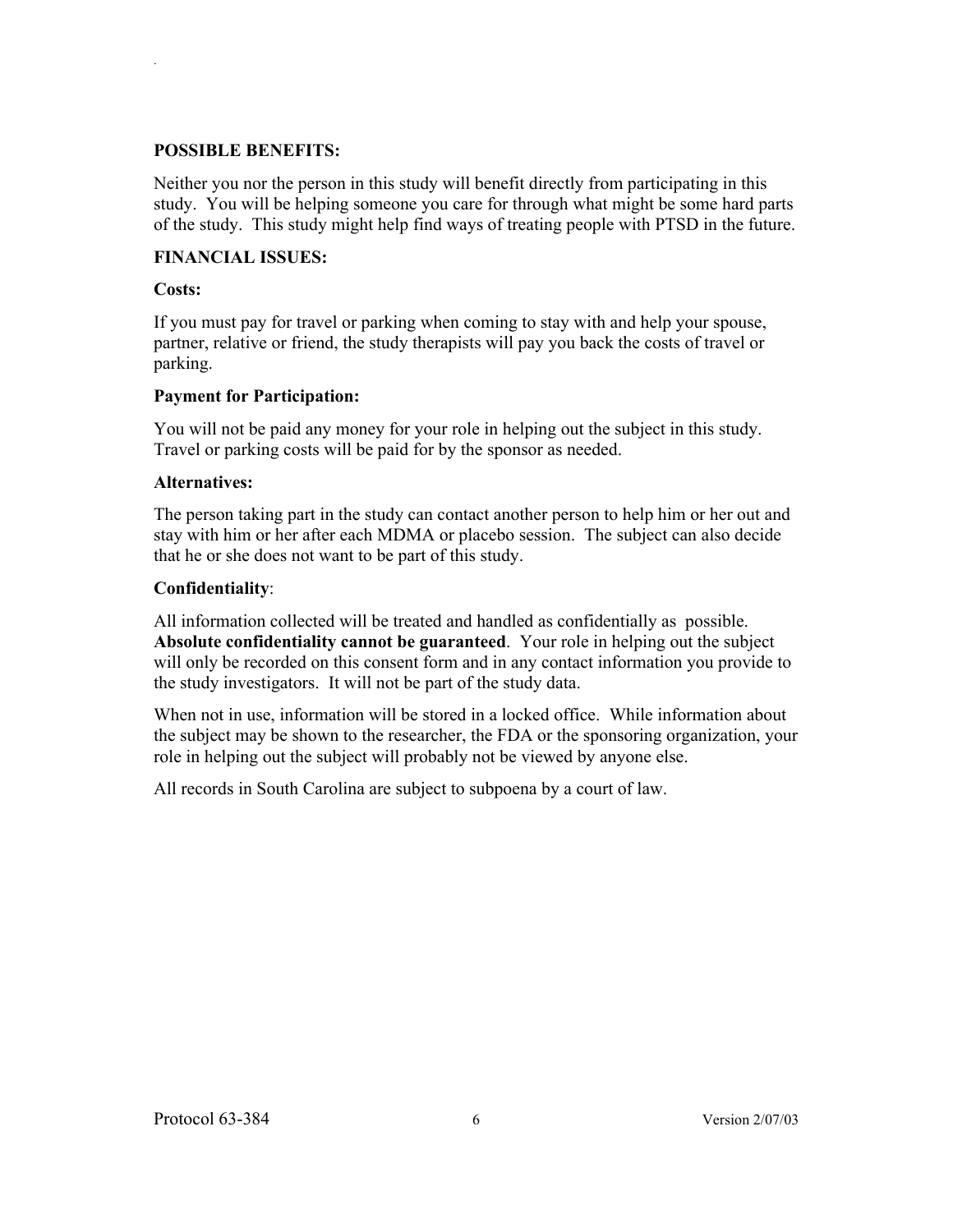#### **Questions:**

.

If you have any questions about this study, its procedures, risks, benefits or your alternatives or rights or if at any time you feel you have experienced a research-related injury, contact

Dr. Michael Mithoefer, 208 Scott Street, Mt. Pleasant, SC, 29464, (843) 849-6899 (24 hour pager)

If you have other questions about other effects of MDMA, you can contact MAPS. Their address is

MAPS 2105 Robinson Ave., Sarasota FL. 34232 Tel: 943-924-6277

If you have concerns you don't feel comfortable asking the investigator, you may contact:

Independent Review Consulting Inc. P.O. Box 170 San Anselmo CA. 94979 Tel: 1-800-472-3241

This is a group of people who perform independent review of research.

Do not sign this consent form unless you have had a chance to ask questions and have received satisfactory answers to all of your questions.